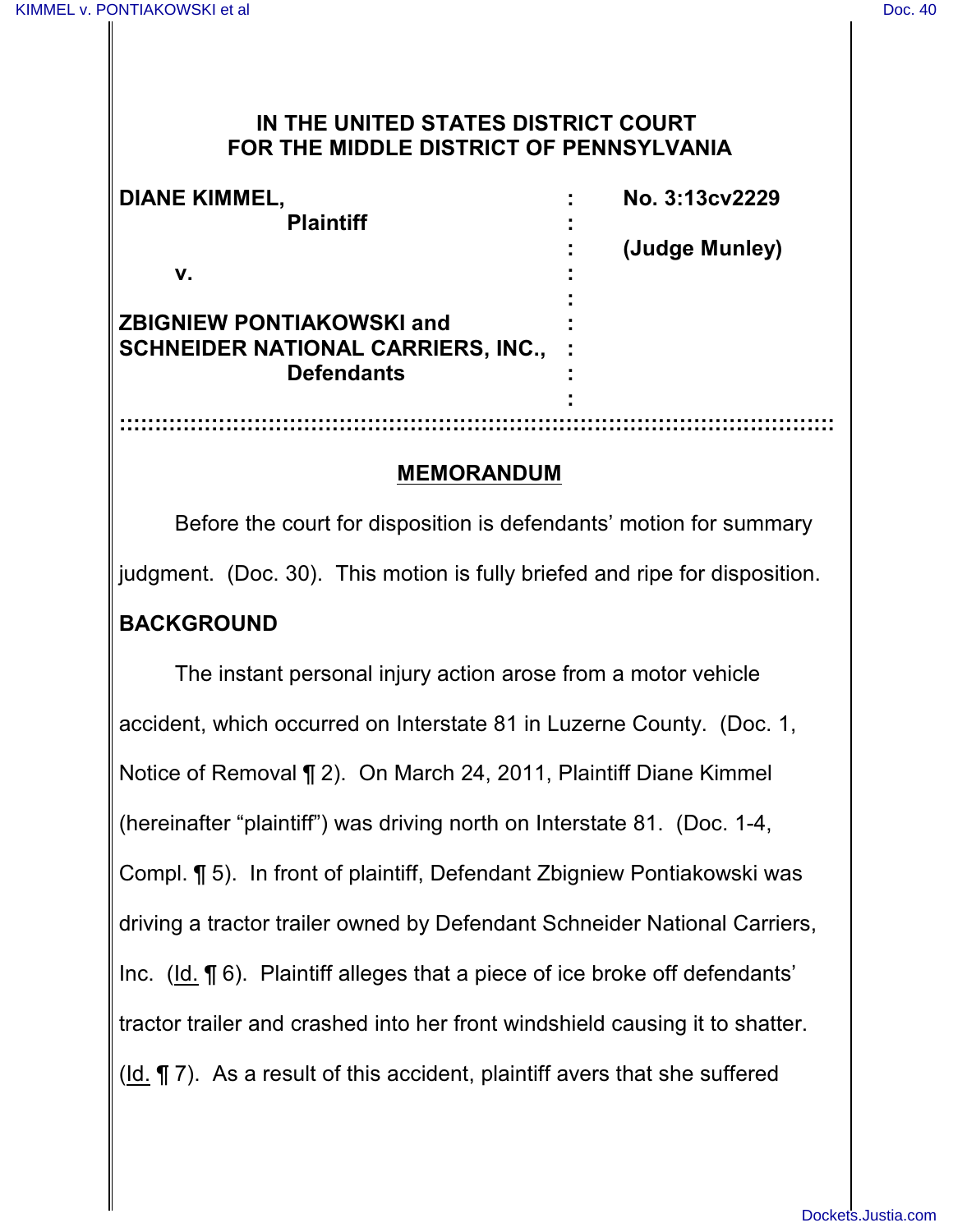severe and permanent injuries and incurred medical expenses. (Id. **[1]** 9-10).

Based upon these allegations, plaintiff filed a negligence complaint against Defendants Pontiakowski and Schneider National Carriers (collectively "defendants") in the Court of Common Pleas of Philadelphia County. (See generally Compl.). Defendants removed the case to the Federal District Court for the Eastern District of Pennsylvania on April 22, 2013. (Doc. 1, Notice of Removal). Subsequent to removal, the case was transferred to the Middle District of Pennsylvania on September 6, 2013. (Doc. 19).

At the conclusion of discovery, defendants filed a motion for summary judgment. (Doc. 30). In response, plaintiff moved to strike defendants' summary judgment motion because it was filed after the dispositive motion deadline. (Doc. 37). The parties then briefed the issues bringing the case to its present posture.

## **JURISDICTION**

The court has jurisdiction pursuant to the diversity statute, 28 U.S.C. § 1332. Plaintiff Diane Kimmel is a citizen of Pennsylvania. (Doc. 1, Notice of Removal ¶ 7). Defendant Zbigniew Pontiakowski is a citizen of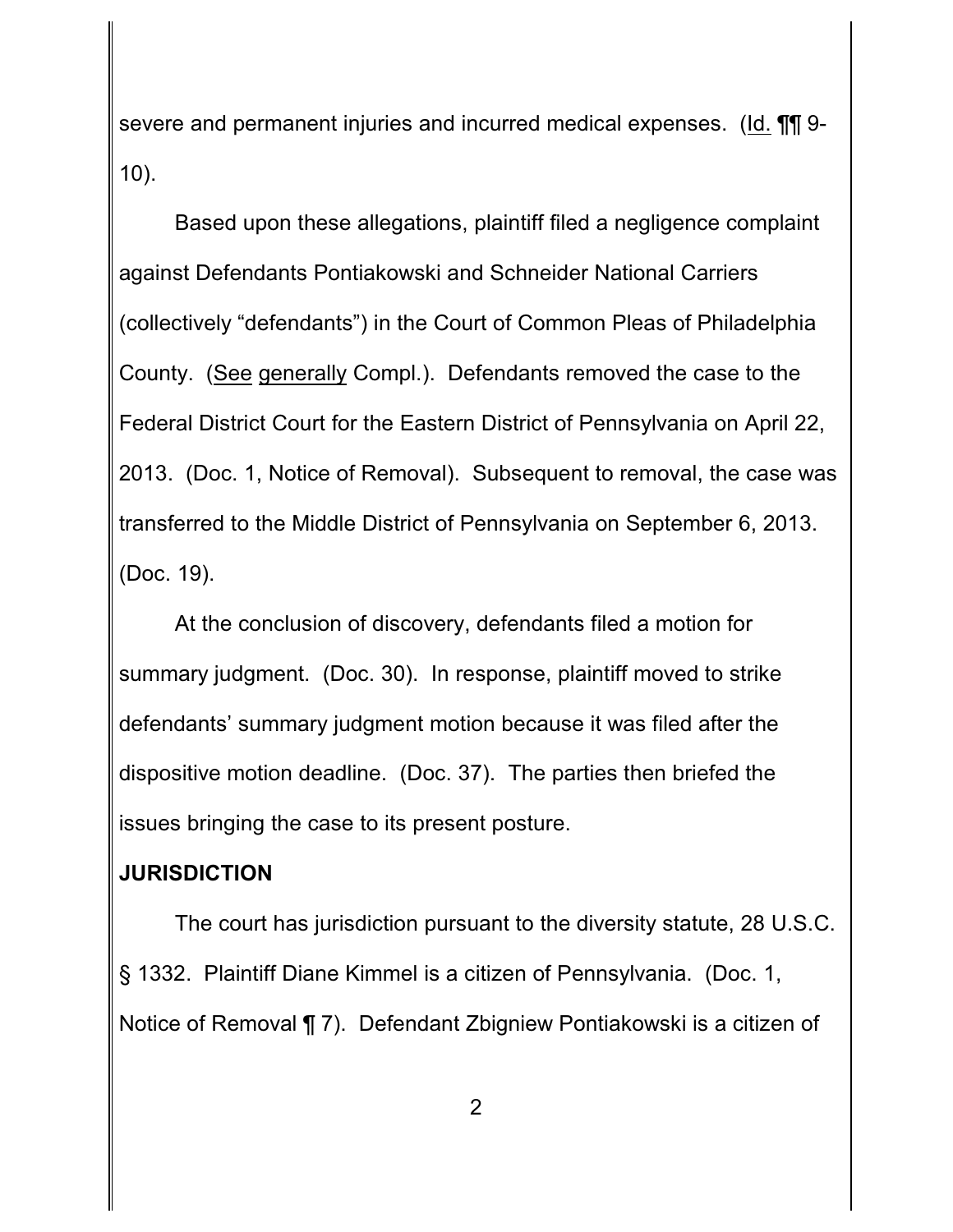Delaware. (Id. ¶ 6). Defendant Schneider National Carriers, Inc. is incorporated under the laws of the State of Nevada with its principal place of business in Wisconsin. (Id. ¶ 5). Additionally, the amount in controversy exceeds \$75,000. Because complete diversity of citizenship exists among the parties and the amount in controversy exceeds \$75,000, the court has jurisdiction over this case. See 28 U.S.C. § 1332 ("district courts shall have original jurisdiction of all civil actions where the matter in controversy exceeds the sum or value of \$75,000, exclusive of interest and costs, and is between . . . citizens of different states[.]"); 28 U.S.C. § 1441 (A defendant can generally move a state court civil action to federal court if the federal court would have had original jurisdiction to address the matter pursuant to the diversity jurisdiction statute). As a federal court sitting in diversity, the substantive law of Pennsylvania shall apply to the instant case. Chamberlain v. Giampapa, 210 F.3d 154, 158 (3d Cir. 2000) (citing Erie R.R. v. Tomkins, 304 U.S. 64, 78 (1938)).

## **DISCUSSION**

Defendants move for summary judgment on plaintiff's negligence claims. Specifically, defendants assert that the evidentiary materials of record, if reduced to admissible evidence, would be insufficient to carry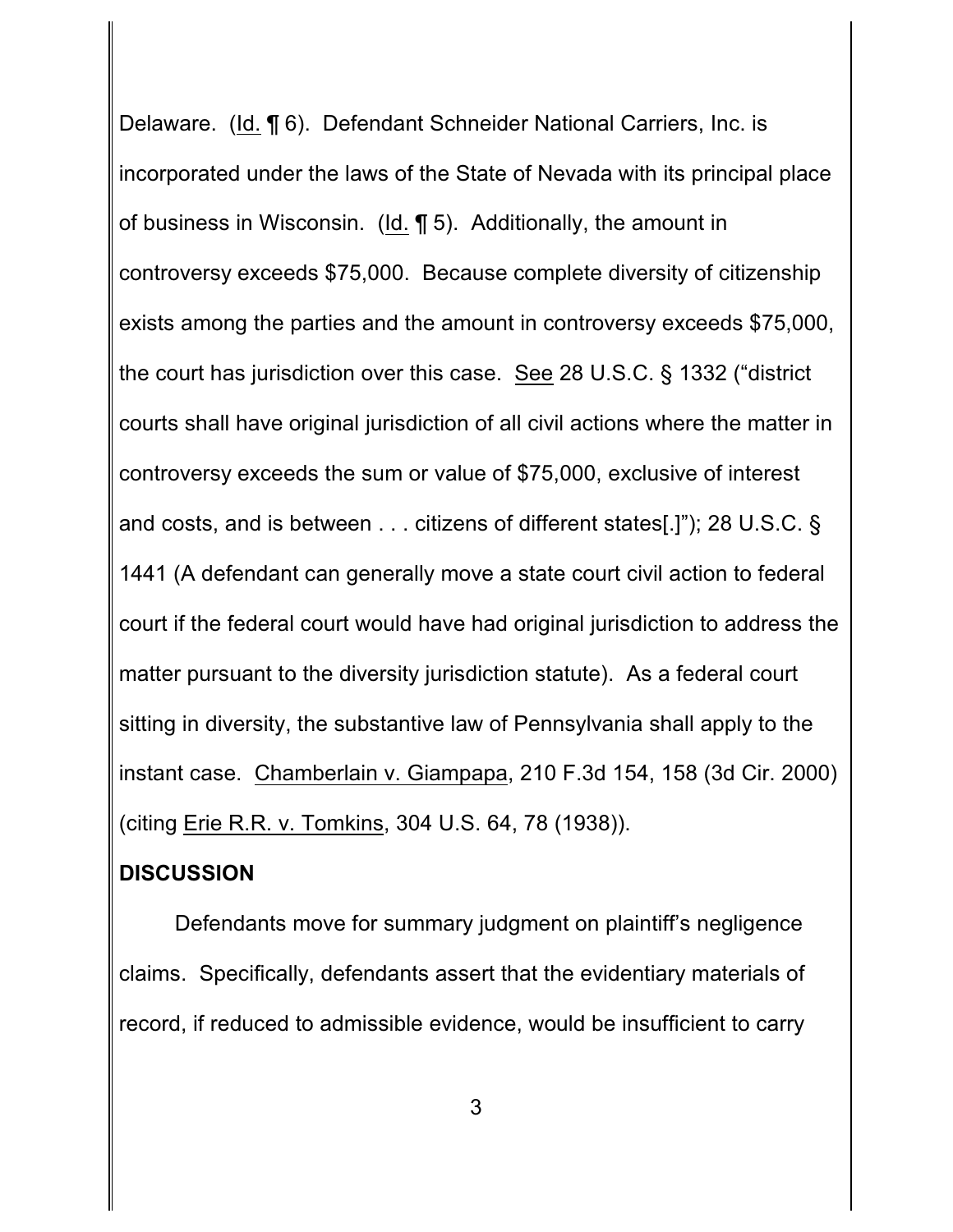plaintiff's burden of proof at trial. Plaintiff argues that defendants' motion for summary judgment is untimely, and thus must be denied. Alternatively, plaintiff claims that genuine issues of material fact preclude summary judgment. After careful consideration, the court will deny defendants' motion as untimely.

The law provides that a federal district court may establish the dispositive motion deadline. See FED. R. CIV. P. 56(b) (stating that "[u]nless a different time is set by local rule or the court orders otherwise, a party may file a motion for summary judgment at any time until 30 days after the close of discovery."). In the instant case, the court set the dispositive motion deadline for March 31, 2014. (Doc. 27). Defendants filed their motion for summary judgment on April 16, 2014, which is sixteen (16) days after the dispositive motion deadline. Defendants' motion for summary judgment is thus untimely.

The Third Circuit Court of Appeals has stated that before a court may consider an untimely motion for summary judgment, "a party must make a formal motion for extension of time [pursuant to Federal Rule of Civil Procedure 6(b)(1)(B)] and the district court must make a finding of excusable neglect, under the Pioneer factors, before permitting an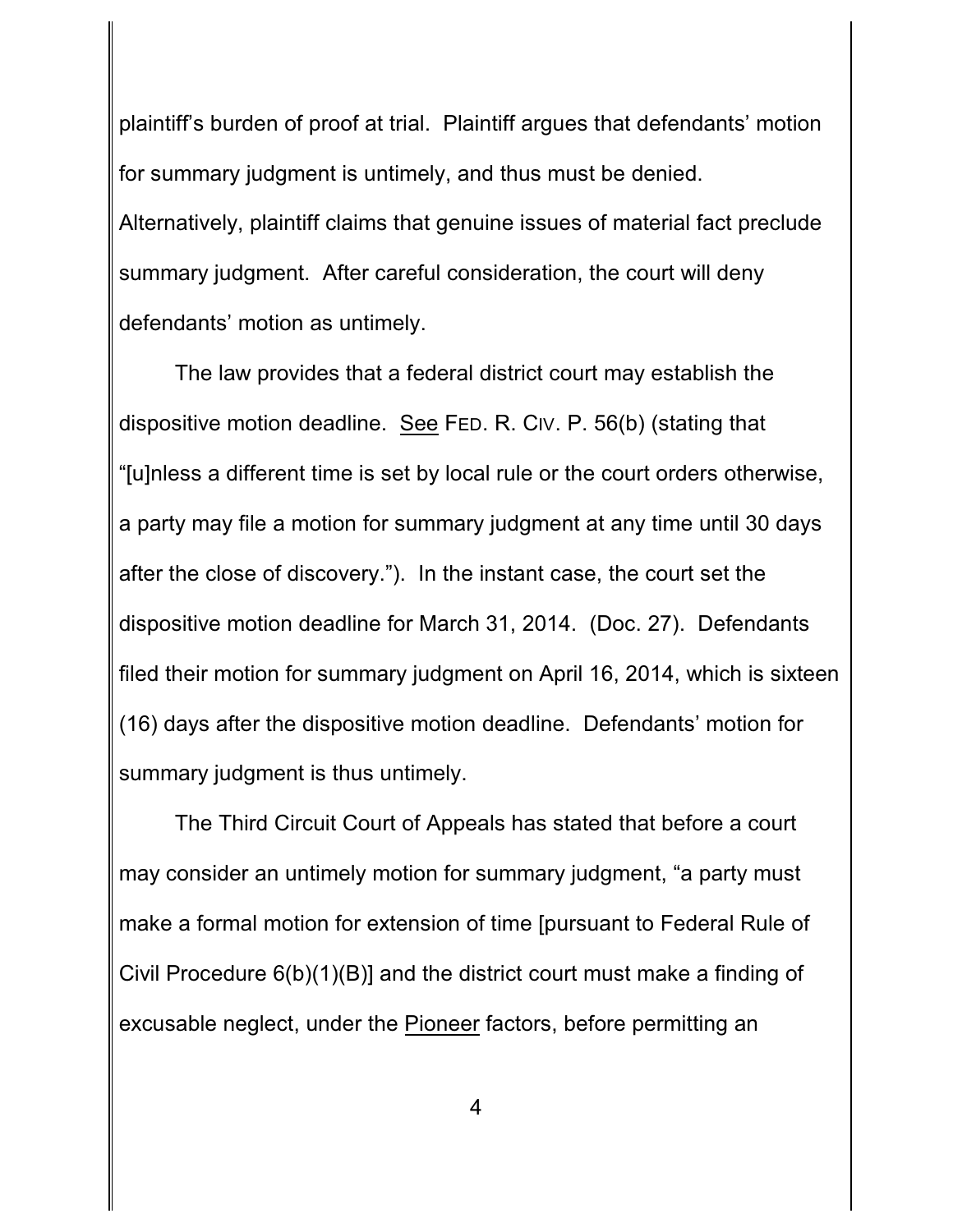untimely motion." Drippe v. Tobelinski, 604 F.3d 778, 784-85 (3d Cir. 2010) (citing Pioneer Inv. Servs. Co. v. Brunswick Assocs., 507 U.S. 380, 395 (1993)). "Under Pioneer, the excusable neglect inquiry must consider 'all relevant circumstances surrounding the party's omission. These include . . . the danger of prejudice . . . , the length of the delay and its potential impact on judicial proceedings, the reason for the delay, including whether it was within the reasonable control of the movant, and whether the movant acted in good faith." Id. (quoting Pioneer, 507 U.S. at 395); see also In re O'Brien Envtl. Energy, Inc., 188 F.3d 116, 125 n.7 (3d Cir. 1999) (explaining that the Pioneer factors apply to all excusable neglect inquiries mandated under the Federal Rules of Civil Procedure).

In the instant case, the court is precluded from addressing the merits of defendants' untimely summary judgment motion for two reasons. First, defendants have failed to seek an extension of time under Rule 6(b)(1)(B). Second, defendants have not demonstrated that their failure to comply with the applicable deadline was the result of excusable neglect. Ergo, the court will deny defendants' motion as untimely.